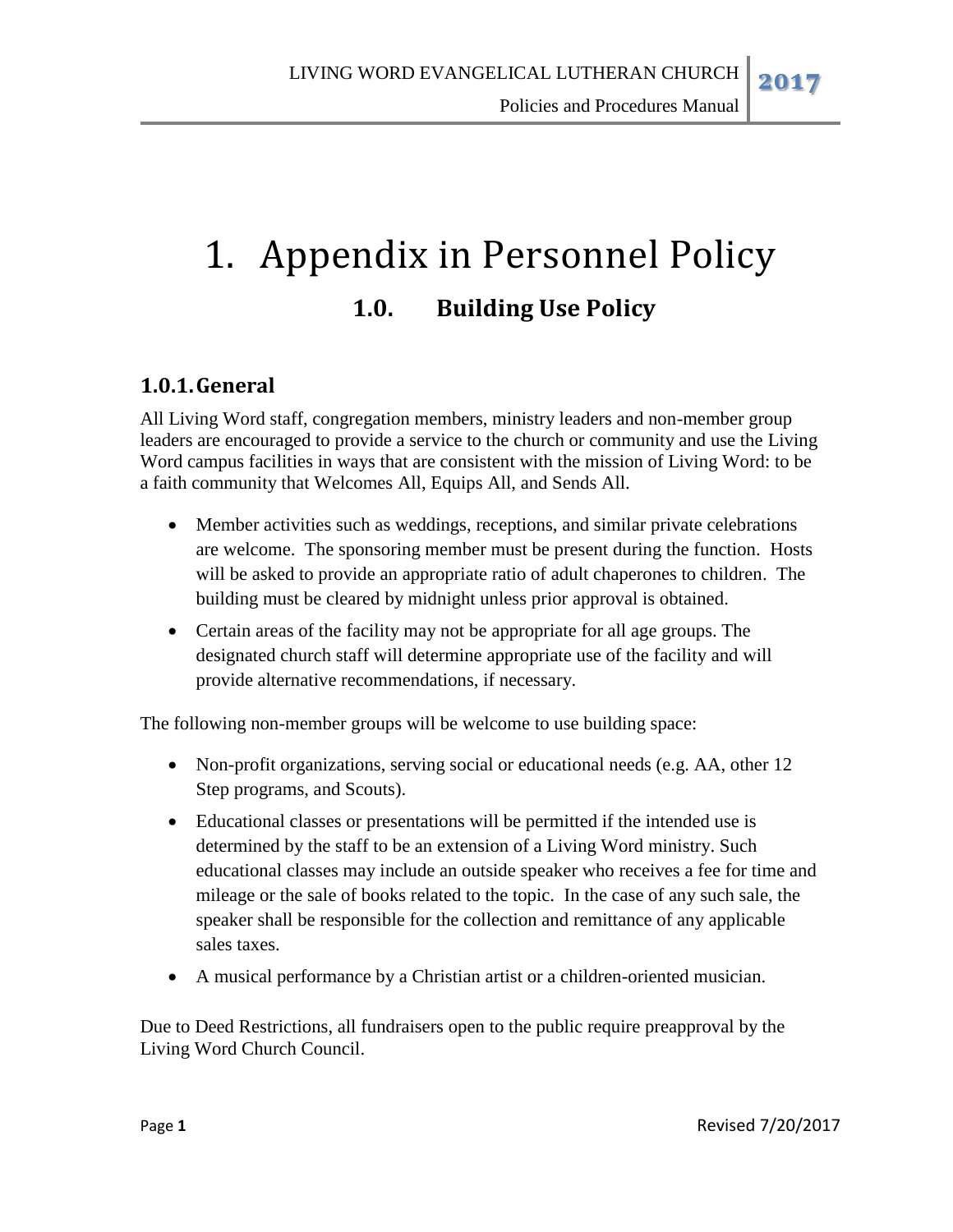Additional considerations:

- All children must be supervised at all times.
- Any security for large functions must be provided by the group hosting the function and approved by the Executive Pastor or Facility Manager.
- Observe the use of specified Handicapped Parking spaces.
- The consumption alcohol at a function must have prior approval from the Executive Pastor or Church Council.

### **Living Word Lutheran Church is a non-profit religious corporation under the laws of Texas. As such, facilities cannot be used for:**

- Profit or potential profit making activities by dealers, representatives, sales persons, franchisees, or promoters, for direct or indirect sales, educational or promotional events.
- Any meetings, rallies, forums, debates, endorsement of candidates or other events relating to or sponsored by political organizations.
- Private parties, receptions, etc. not related to church or community activities by non-members and not sponsored by a church member.

## **Prohibited Activities**

- The unlawful use of drugs is prohibited on the premises.
- Smoking is prohibited on the entire Living Word Campus.
- The possession of firearms concealed or otherwise, is strictly forbidden on the Living Word campus.

# **1.0.2.Scheduling**

All scheduling will be coordinated through the church office. Contact the Ministry Administrator to initiate the facility request by following the steps below:

- 1) Check the Calendar<http://www.livingwordkaty.org/events/calendar/> for availability.
- 2) Fill out the online form "Living Word Facility Use Request" at <http://www.livingwordkaty.org/resources/forms/> . Indicate the dates, times and specific part(s) of the facility being requested.
- 3) Complete the Living Word Facility Use Request Form and submit payment by check to the church office as soon as possible to confirm a reservation.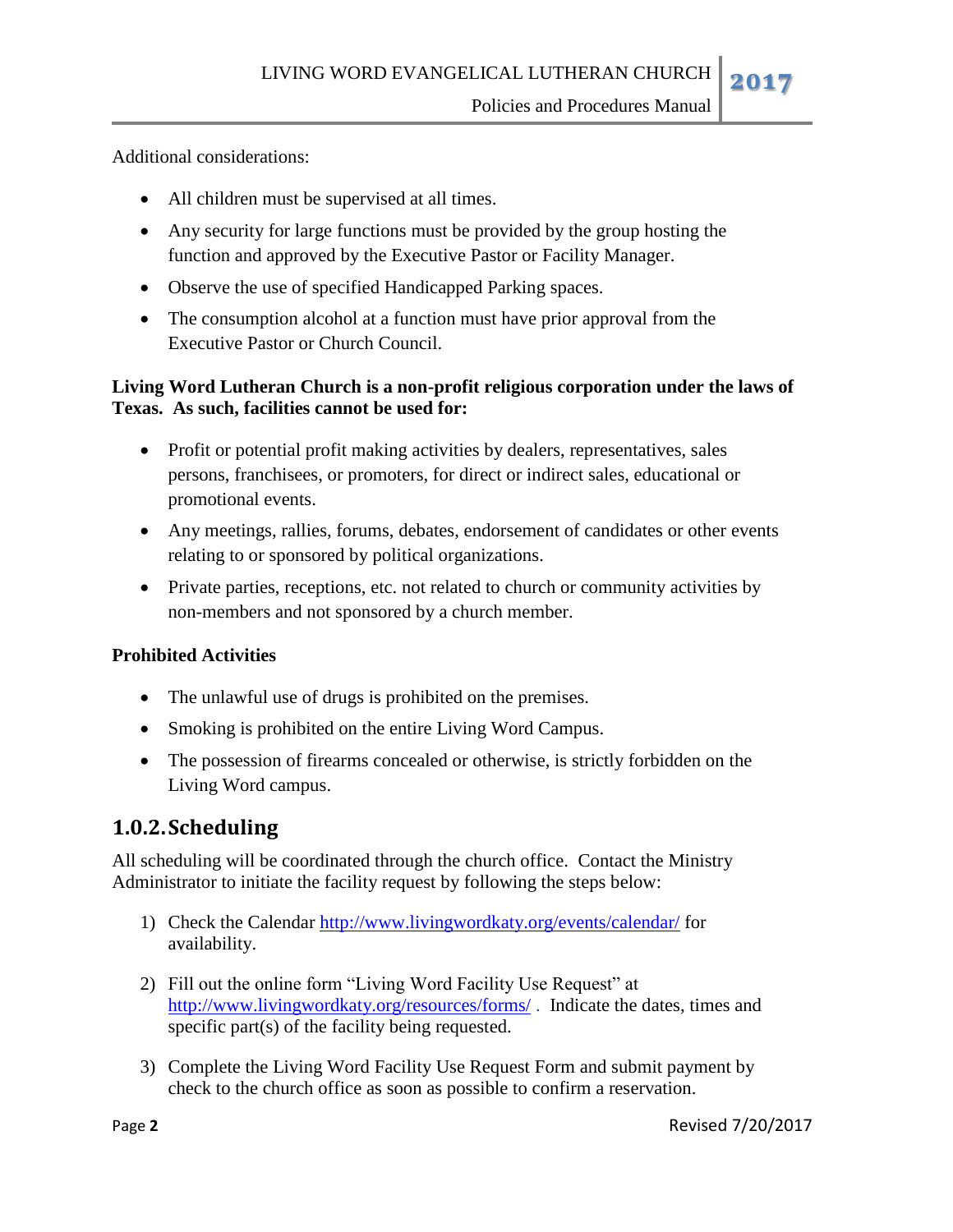Tentative facility requests will be held for a maximum of seven days without a completed Facility Request Form on file.

Building orientation is required for all first time building users.

Official Living Word activities and Living Word ministry groups within the congregation will have first priority to schedule the use of building space.

Once the schedule has been determined, it will be honored for that scheduled period and a community group may not be bumped out of their time/day/room, with the exception of:

- Worship Services
- Special Events, Congregation Meetings and Receptions
- Funerals / Memorial Services Funerals will receive the maximum flexibility in scheduling. A funeral may supersede any event except a wedding or a regularly scheduled worship service. Schedules will be cleared in all areas needed for three hours after the beginning of the funeral.
- Weddings and Wedding Receptions Schedules will be cleared in the Sanctuary on Friday night and Saturday of the Wedding. If the Life Center is used for the Reception, schedules will be cleared on Friday and Saturday.

All groups are asked to honor the time scheduled and rooms requested. Any changes must be cleared with the church office in advance.

All church or community group events in The Learning Center (Education Building) will be limited to weekends or week day use after 6:30 p.m., so that there is no interruption of The Learning Center's daily schedule. Use of the kitchen will require prior consent and it must be thoroughly cleaned to meet Fort Bend Health Department standards (see Kitchen Use Policy for details).

Groups will not be scheduled to use the Living Word Facility on Sunday without prior approval of the Executive Pastor.

The Sanctuary will not be available for use during:

- Holy Week
- Wednesdays during Lent
- Camp Hope
- Preparations for Christmas Services

Only Living Word youth or Living Word sponsored groups may schedule sleep-overs.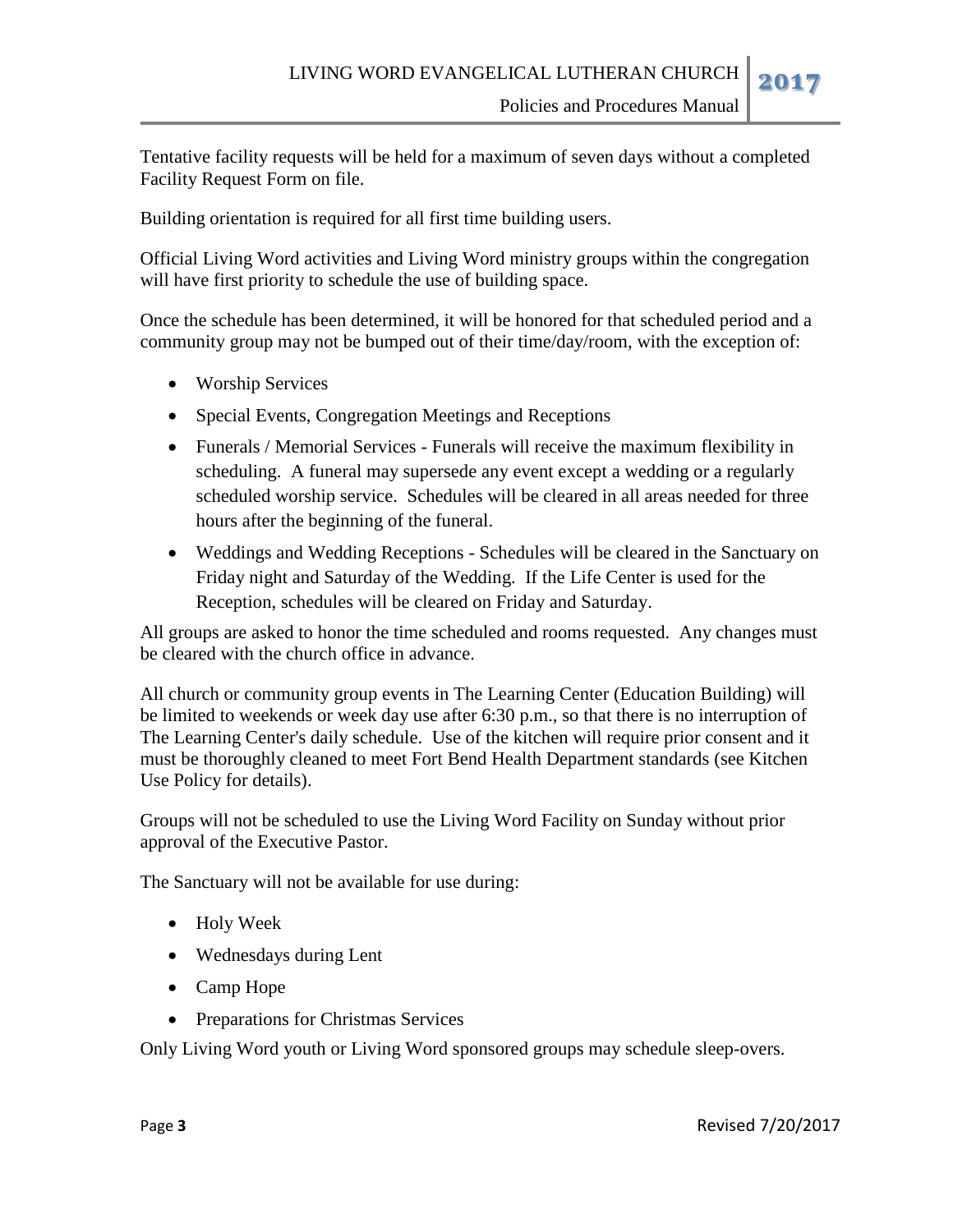## **1.0.3.Building Use Fees**

The church incurs both utility and labor costs when making space available for use outside of the church's core ministries; therefore the following fees cover costs associated with both:

#### **Sanctuary (comfortably accommodates 400)**

| $\bullet$ Building only             | \$50.00/hour                          |
|-------------------------------------|---------------------------------------|
| • Use of the Sound and/or AV system | \$125 fee paid directly to technician |

#### **Administration building**

|           | • Life Center - Entire                                 | \$50.00/hour   |
|-----------|--------------------------------------------------------|----------------|
|           | • Life Center – Courtyard Side                         | \$25.00/hour   |
|           | • Life Center – Kitchen Side                           | \$25.00/hour   |
| $\bullet$ | Kitchen                                                | \$15.00/hour   |
|           | • Grace Place                                          | \$20.00/hour   |
|           | • Meeting Rooms (Martin Luther, Micah, $&$ Conference) | $$10.00/h$ our |

#### **Education building (Available on weekends and after 6:30 pm weeknights only)**

|  | <b>Refundable Cleaning/Compliance Deposit</b> | \$50.00      |
|--|-----------------------------------------------|--------------|
|  | $\bullet$ Kitchen                             | \$15.00/hour |
|  | • Fellowship Hall                             | \$25.00/hour |

All groups scheduling social events will be required to provide this deposit prior to their event. It will be refunded after the event to all groups that clean the space appropriately and comply with all energy saving parameters as specified in the checklist provided to them at the time of the event registration.

## **1.0.4.Use of the Property**

Call 911 in case of a building emergency. The church is located in Fort Bend County and the address is 3700 S. Mason Rd. 77450. AEDs (Automated Electronic Defibrillators), First Aid kits, and Fire extinguishers are available in each building. Please also notify the Executive Pastor, Director of Maintenance, or Facility Manager.

Any equipment found to be out of order should be reported to the Director of Maintenance or the church office immediately.

Heating and air conditioning thermostats are preset. Please contact the Executive Pastor, Facility Manager or Director of Maintenance if HVAC system is not operating properly.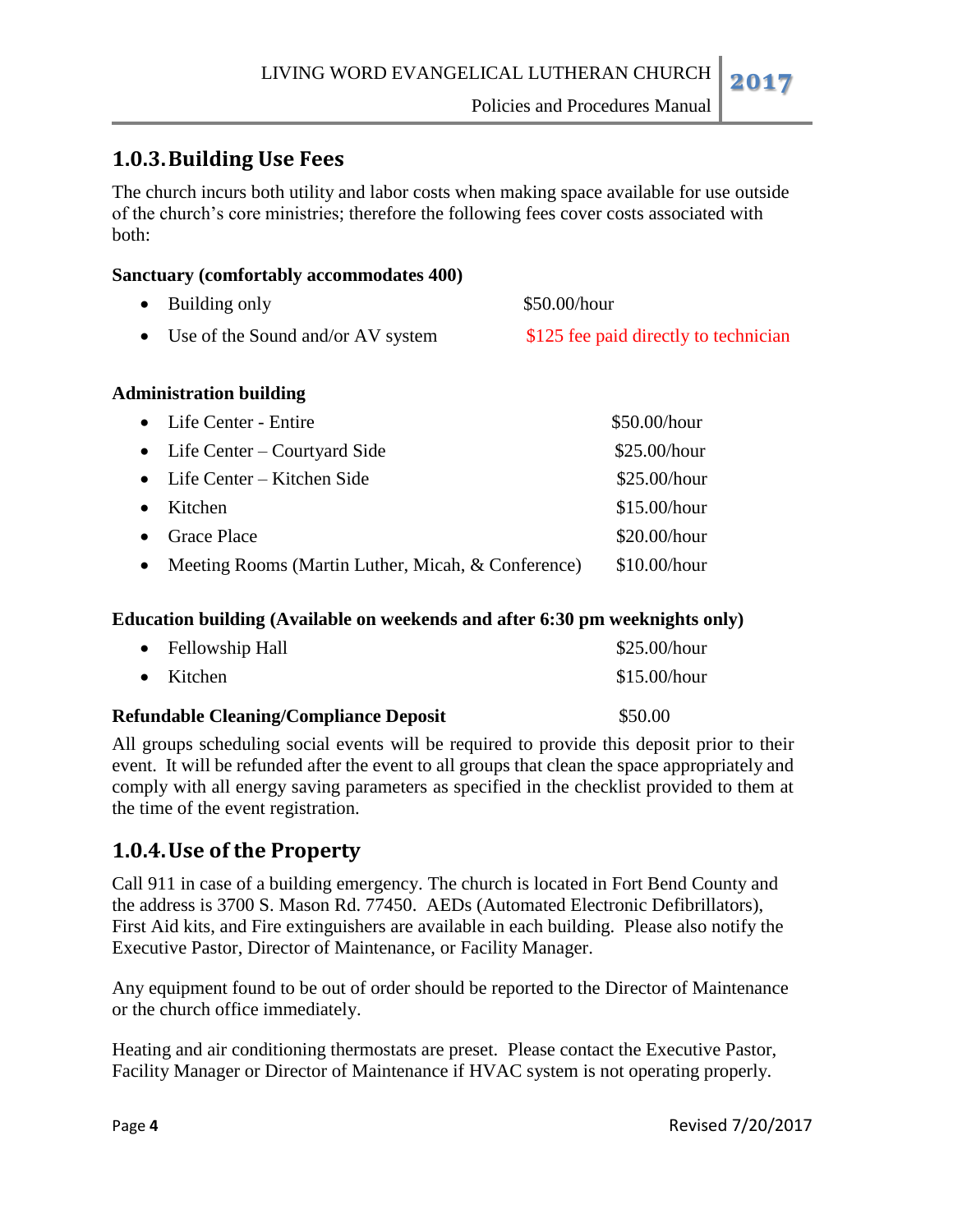Placement of posters and other temporary decorations must be approved by the appropriate church staff and only secured with command strips or sticky tack. All items must be removed from walls, doors, etc. at the end of each meeting or event.

Fire exits must be kept clear.

The use of candles or any other type of open flame must be approved by the designated church staff prior to the event.

Any alterations to the buildings which may result in permanent modification are strictly prohibited. Changes to wall coverings, mounting of racks, shelves, and other such hardware, application of paint etc. must only be performed by the Director of Maintenance or upon written approval from the Facility Manager.

## **1.0.5.Facility Set-Up**

Groups will be asked to do their own set up and take down of chairs and tables unless prior arrangement has been made with church staff. Please check with the Church Office for the staff hours and availability. Fees will apply.

If tables, chairs, and other furniture are moved to prepare for an event, all items must be moved back to their original position after the event.

# **1.0.6.Audio/Video Equipment**

Several meeting rooms in the Administration Building provide HDMI connectivity to a wall mounted TV. A mobile A/V cart is available in the Education Building with a TV, DVD player, projector and speakers.

Prior arrangements must be made with the church office for use of the sanctuary audio/video equipment. Only Living Word A/V staff may operate the audio and video equipment in the sanctuary. Fees will apply.

Equipment cannot be removed from the church or used outside except for a church sponsored event at another location.

# **1.0.7.Office Equipment and Supplies**

All groups should bring their own supplies. Use of office equipment must be approved and arranged in advance with designated church staff.

## **1.0.8. Use of Kitchen**

The kitchen should be reserved as any other room in the church. Please see Kitchen Use Policy for additional guidelines.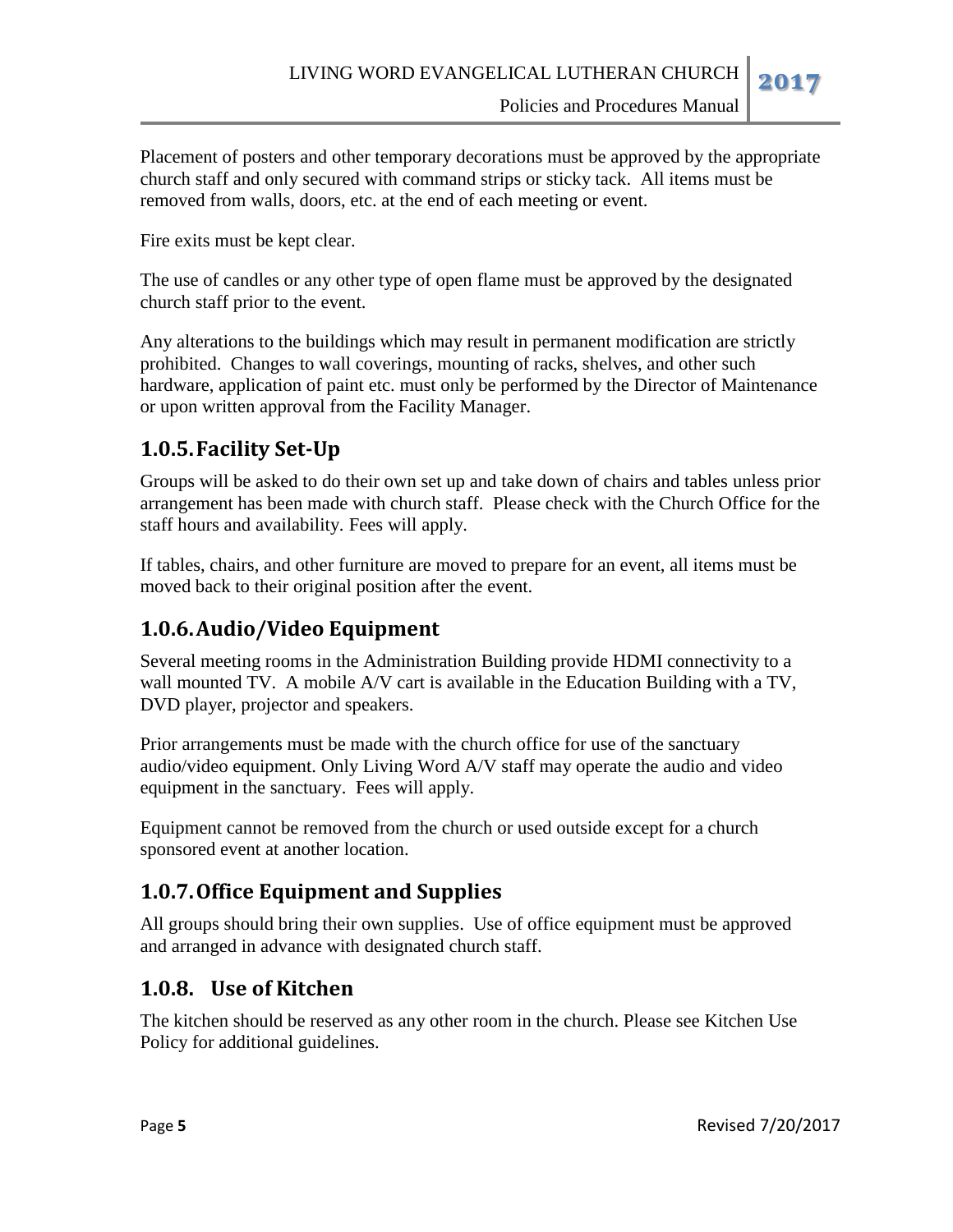## **1.0.9.Storage**

Storage space is very limited. Outside groups will not be allocated space for storage in the building, unless prior arrangements have been made and approved by the Director of Maintenance or Facility Manager.

We have been called to be good stewards. Storage of items has a cost. Before keeping something because we might use it in the future, consider donating it to an organization or someone that would use the item.

All storage areas on our campus will be reviewed at least every six months to confirm that the items in storage should be kept. Ministry team leaders and staff are asked to be vigilant about storing only that which is needed and to keep the area neat and clean.

## **1.0.10. Housekeeping**

Groups should NEVER prop open exterior doors to any of the buildings during their events. Hex keys should always be used to unlock doors instead of leaving them propped open. Hex keys are available near all exterior doors throughout the campus.

Groups should leave the space in a condition equal to or better than they found it. Please see the individual space checklists for details. However, upon leaving the building, the following activities should be performed:

- Check the restrooms, flush toilets if needed, pick up paper thrown on the floors, and turn off the lights.
- If snacks were served or crafts were made, sweep/vacuum the floors if needed.
- Wipe, stack, and store tables and chairs.
- Return room to its original configuration.
- Empty the trash cans and replace bags. Carry trash to the brick enclosed dumpster located in the parking lot.
- Remove all materials your group brought in.
- Check to see that all lights are turned out.
- Close all interior doors and check to see that all external doors are locked.
- All church staff are to keep their work areas neat and safe. Materials shall be stored appropriately and floors shall be kept free from clutter.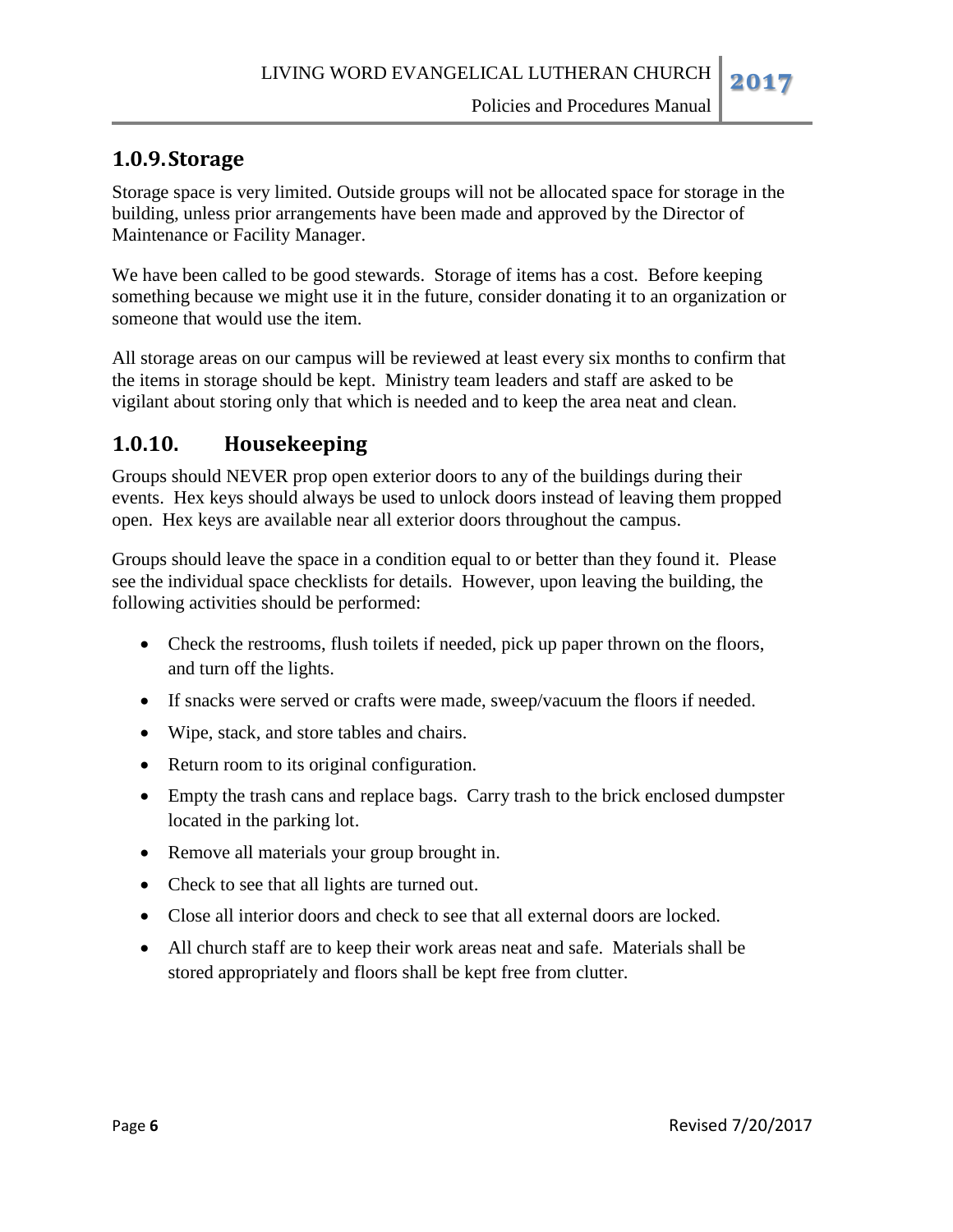# **1.0.11. Building Specific Considerations**

### **The Sanctuary**

The Sanctuary at Living Word Lutheran Church is a place of worship and must be treated accordingly. Individuals and/or groups must not place any items on the piano, organ, or altar table. Do not move any item in the altar area including the piano, organ, altar itself, pulpit, or items used in worship including the Advent wreath. Do not eat or drink in the Sanctuary. Do not let children play the piano. Please leave any written materials in place if on either the altar or the pulpit. With prior notice, a table can be placed in front of the altar for display of items. Cleaning supplies are located in the Electrical Room on the Family Room hallway and in the Janitor's closet on the A/V Room hallway.

The entire building should be treated as a worship space and regarded with reverence. Therefore, nothing shall be posted on the walls and displays (i.e. tables, baskets, barrels, easels, etc.) shall not be erected unless approved in writing by the Director of Hospitality and Care. Any items posted on walls or displays erected that are not authorized will be immediately removed and discarded.

There are two built-in ministry kiosks, one on either side of the main entry doors to the lobby. Both are available for use by Living Word ministries. They are scheduled through the Director of Hospitality and Care and/or the Media Communications Director. Any items or material found in either of these centers that is not authorized will be immediately removed and discarded.

#### **The Administration Building**

Do not let children play the piano. Unless it is a church related activity, please provide your own snacks (including paper products), and office/art supplies for your activities. Please clean off all tables, return to the table carts and stack chairs no more than 8 chairs high on the floor or 27 chairs high on the chair carts. Return chair carts and table carts to the large storage closet in the hall. The vacuum cleaner, cleaning supplies and trash bags are located in the janitor closet between the restrooms in the hall behind Grace Place.

The moveable partition that divides the large meeting space must only be moved by individuals that have received training in the operation of the partition.

Furniture in each space must be treated with respect. Any damage to furniture should be immediately reported to the church office.

#### **The Education Building**

Return all furniture to its original configuration. Rooms must be ready for normal school activities on Monday morning. Return tables and chairs to the storage closet in the Fellowship Hall. The vacuum cleaner, cleaning supplies and trash bags are located in the janitor closet near the restrooms.